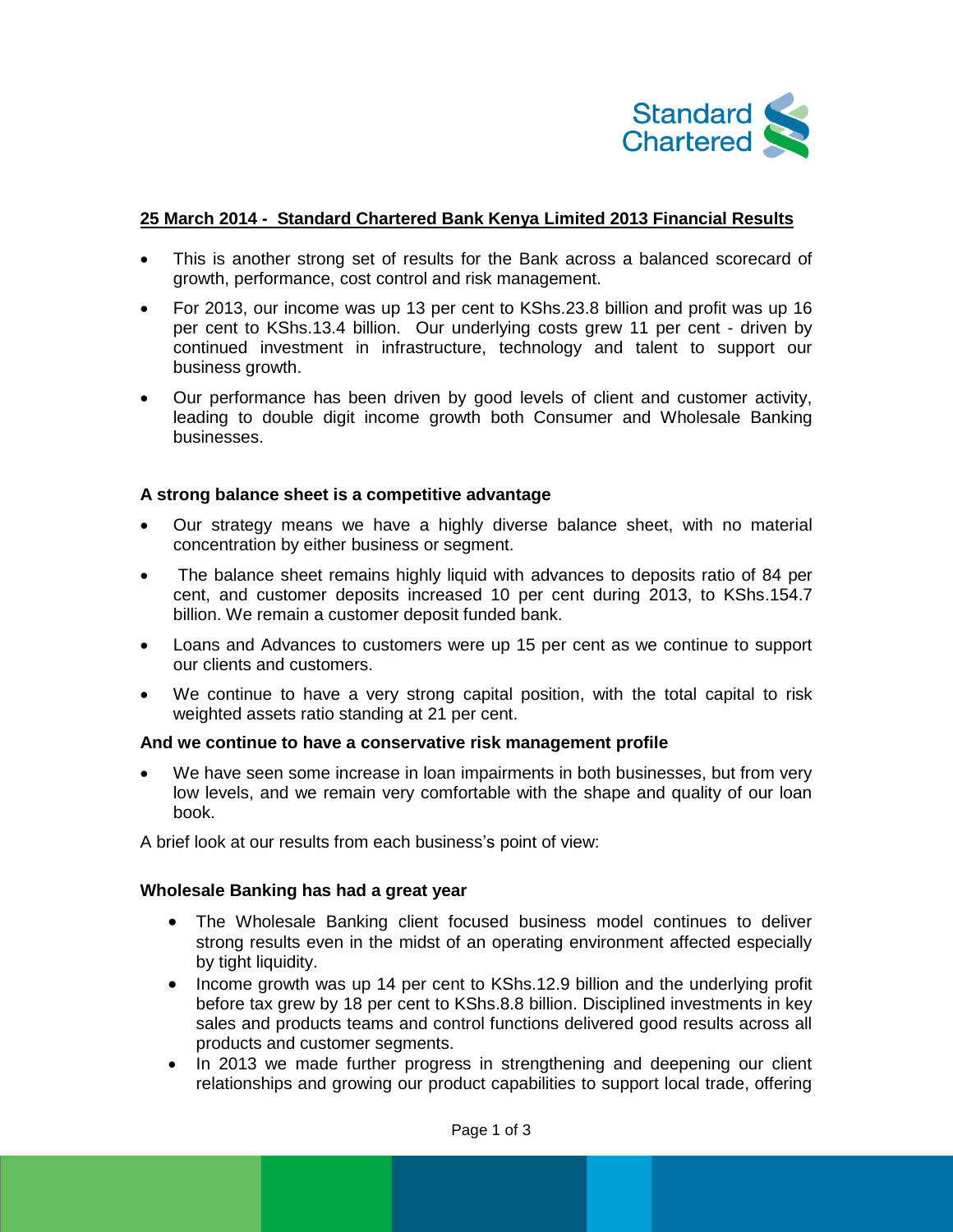

short-term working capital solutions as well as risk mitigation through value add products and structured solutions.

 As a result, overall client income grew 5 percent, representing 72 per cent of total Wholesale Banking income. Commercial Banking (Lending, Cash, Trade and Custody) continues to meet our clients' day-to-day financial needs and underpins our business, contributing over 81 per cent of all client income and grew by 7 per cent year on year, impacted by margin compression but mitigated by strong volume growth.

# **Consumer Banking delivers record income**

- Consumer Banking had a record year and continues to deliver good results both on balance sheet, profit and loss and the non financial metrics.
- Operating income was up 12 per cent to reach KShs.10.9 billion. This was as a result of strong growth in customer deposits and loans which increased by 10 per cent and 25 per cent to close at KShs.85.9 billion and KShs.53.9 billion respectively.
- We have a well balanced customer portfolio with SME contributing 31 per cent of Consumer Banking revenues, Priority and Preferred Banking accounting for 37 per cent and Personal Banking contributing 32 per cent.
- We continued to manage our costs base allowing us to invest in headcount, digital agenda and our branch network. Despite these investments, the Consumer Banking cost income ratio was 50.5 per cent compared to 50.2 per cent in 2012.
- Operating profit increased by 10 per cent to reach KShs.4.5 billion which is a record performance.
- Consumer Banking embarked on driving balance sheet growth which saw assets and liabilities grow by 25 per cent and 10 per cent respectively. This was driven mainly by the two successful campaigns that Consumer Banking conducted last year.

# **In summary:**

- Our strong performance in 2013 is the result of our collective ambition and reinforces our strategy. We are putting even greater focus on our clients and customers, on building deep and long-standing relationships and on improving the quality of our service and solutions.
- We have delivered a strong underlying performance against our key financial objectives:
	- o Income at KShs.23.8 billion was up 13 per cent;
	- o Costs were up at 11 per cent, a lower rate than income, delivering positive jaws of 2 per cent;
	- o Pre-tax profit up 16 per cent to KShs.13.4 billion.
- We continued to have a firm grip on the levers of risk, cost and investment, and are using our balance sheet strength to increase the financing support to our customers.